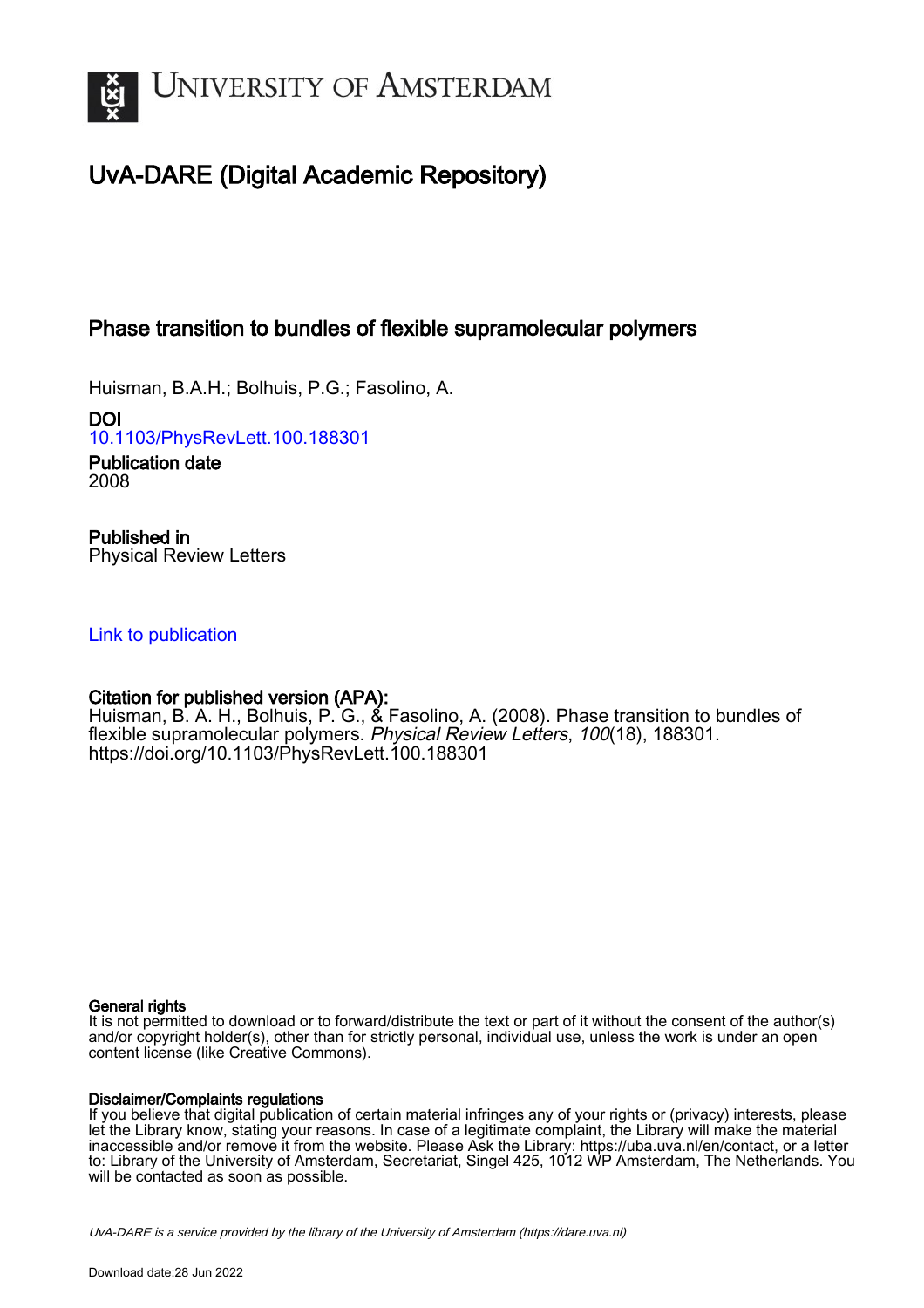### **Phase Transition to Bundles of Flexible Supramolecular Polymers**

B. A. H. Huisman, P. G. Bolhuis, and A. Fasolino

*Van 't Hoff Institute for Molecular Sciences, University of Amsterdam, Nieuwe Achtergracht 166, 1018 WV Amsterdam, The Netherlands*

(Received 1 November 2007; published 5 May 2008)

We report Monte Carlo simulations of the self-assembly of supramolecular polymers based on a model of patchy particles. We find a first-order phase transition, characterized by hysteresis and nucleation, toward a solid bundle of polymers, of length much greater than the average gas phase length. We argue that the bundling transition is the supramolecular equivalent of the sublimation transition, which results from a weak chain-chain interaction. We provide a qualitative equation of state that gives physical insight beyond the specific values of the parameters used in our simulations.

DOI: [10.1103/PhysRevLett.100.188301](http://dx.doi.org/10.1103/PhysRevLett.100.188301) PACS numbers: 82.35.Lr, 81.16.Fg, 82.35.Pq

Self-assembly is an active field of research, driven by the desire to design new materials. Understanding the rules of self-assembly has been defined as the challenge of this century for chemistry [\[1](#page-4-0)]. The large molecules involved in self-assembly spontaneously organize because of highly specific interactions such as hydrophobic or hydrophilic, hydrogen bonding, and  $\pi$ - $\pi$  stacking. Modeling these selfassembly processes using coarse-grained models, such as the patchy particle [[2\]](#page-4-1), has the potential to yield theoretical insight. Up to now, patchy-particle models have mostly been used to describe the self-assembly of functionalized colloids for photonic crystals [[3](#page-4-2)] and to study the formation of self-assembled clusters [[4\]](#page-4-3).

We focus on linear supramolecular self-organization, such as the experimentally observed reversible aggregation of discotic molecules into supramolecular polymers [\[5](#page-4-4)[–7\]](#page-4-5). Sciortino *et al.* [[2](#page-4-1)] showed that the Wertheim thermodynamic perturbation theory (WTPT) of associating liquids accurately predicts the chain-length distribution by comparing the WTPT to simulations of square-well patchy particles. One step beyond linear polymerization is the bundling of supramolecular chains [[5](#page-4-4)–[7\]](#page-4-5) that neither the WTPT nor the square-well patchy particle can deal with, since it requires chain-chain interactions.

In this Letter we present Monte Carlo simulations of patchy particles that, by decreasing temperature or increasing density first polymerize into chains and subsequently undergo a phase transition toward bundles of these chains. We interpret this bundling as a sublimation transition from a polymer gas to a solid bundle. This sublimation competes with polymerization and gives rise to nontrivial phase behavior. We propose a simple thermodynamic model to describe the transition.

Our coarse-grained model of disklike molecules consists of hard spheres of diameter  $\sigma$ , dressed by two opposing patches. The orientation-dependent patch potential not only allows chain formation but also exhibits a weak chain-chain interaction. The potential between patch *i* directed along the vector  $\vec{p}_i$  and patch *j* along  $\vec{p}_j$ , illustrated in Fig. [1](#page-1-0), is given by a Lennard-Jones potential of the <span id="page-1-1"></span>interparticle distance  $r = |\vec{r}_{ij}|$  modulated by three directional components

$$
V(r, \theta_i, \theta_j, \theta_{ij}) = 4\epsilon \left[ \left( \frac{\sigma}{r} \right)^{12} - \left( \frac{\sigma}{r} \right)^6 \right] \times \exp \left[ -\frac{\theta_i^2 + \theta_j^2 + \theta_{ij}^2}{4w^2} \right], \quad (1)
$$

where  $\epsilon$  is the maximum energy of interaction and *w* penalizes nonperfect alignment. We truncate  $V(r)$  of Eq. [\(1\)](#page-1-1) at  $r_c = 2.3\sigma$  and shift and rescale it to have  $V(r_c) = 0$  and  $V(2^{1/6}\sigma) = -\epsilon$ . The first two directional components favor minimization of the angle  $\theta_i$  between the patch direction  $\vec{p}_i$  of patch *i* and the interparticle vector

<span id="page-1-0"></span>

FIG. 1 (color online). (a) Geometry of the patches.  $\theta_i$  is the angle between the direction  $\vec{p}_i$  of patch *i* and the interparticle vector  $\vec{r}_{ij} = \vec{r}_j - \vec{r}_i$ .  $\theta_j$  is the angle between the direction  $\vec{p}_j$  of patch *j* and  $\vec{r}_{ji} = -\vec{r}_{ij}$ .  $\theta_{ij}$  is the angle between  $\vec{p}_j$  and  $-\vec{p}_i$ . (b) Patch potential for three values of  $\theta_i$  for  $w = 0.4$ . The strongest attraction occurs for  $\theta_i = \theta_j = \theta_{ij} = 0$  and decreases rapidly for increasing angles. Particles are depicted at half their size.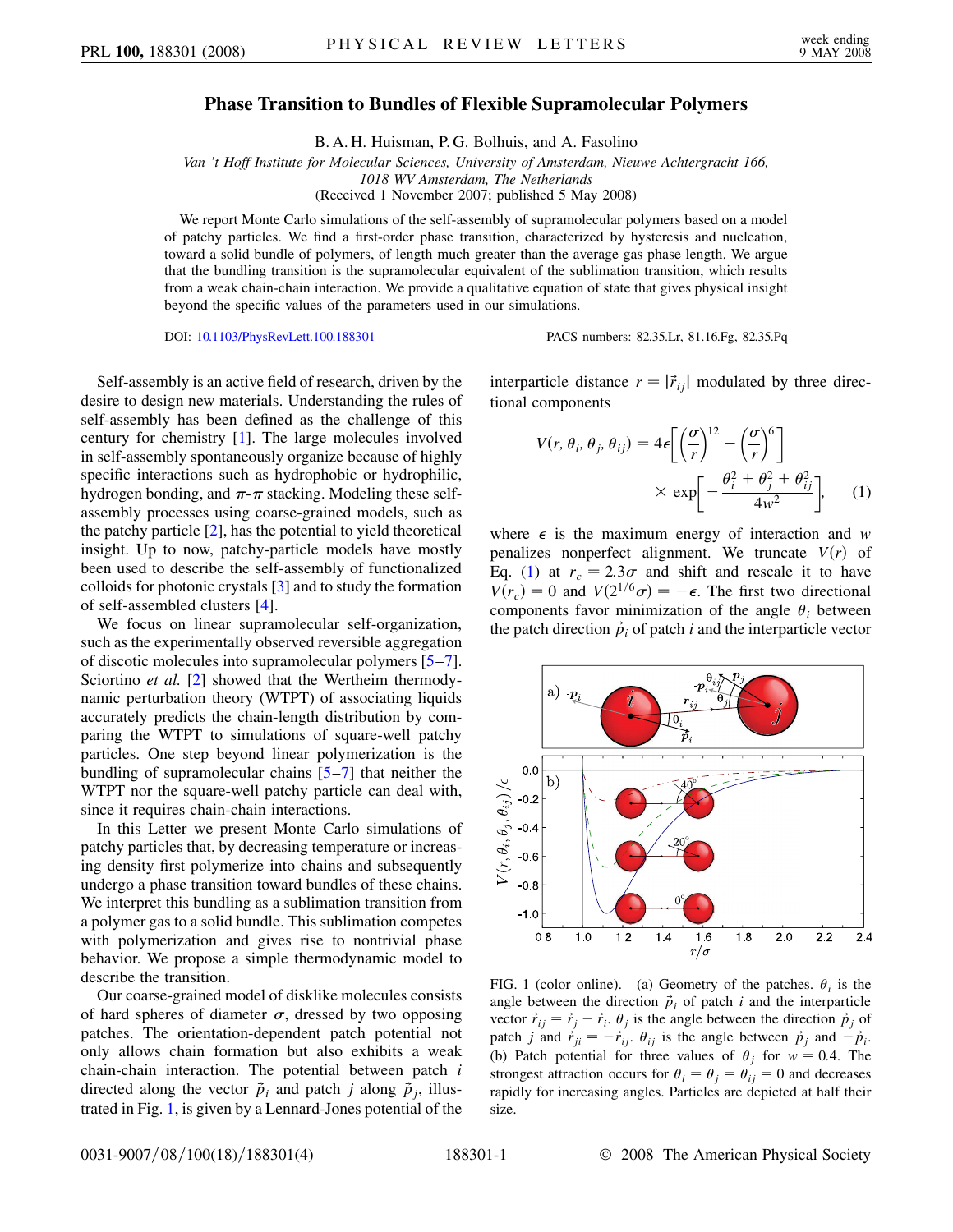$\vec{r}_{ij}$ , and of the angle  $\theta_j$  between  $\vec{p}_j$  and  $\vec{r}_{ji} = -\vec{r}_{ij}$ . The third component minimizes the angle  $\theta_{ij}$  between  $\vec{p}_j$  and  $\vec{p}_i$ , favoring parallel alignment of the patches. This potential has three advantages compared to a square-well patch potential [\[2](#page-4-1)]. First, it allows multiple bonds without increasing the energy per interaction site in discrete steps. This feature introduces a slight interaction between molecules in neighboring chains. Second, the desired parallel alignment of neighboring patches prevents branching (and therefore network formation) of the polymers. Finally, it allows us to tune the flexibility of a supramolecular chain. One can show that *w* is a measure of the chain flexibility by calculating the bending rigidity  $\kappa$ , and hence the persistence length  $l_p$  of a chain [[8\]](#page-4-6)

$$
E_{\text{bend}} = \frac{\kappa}{2} \int_0^L \frac{1}{R(s)^2} ds \Rightarrow \kappa = 2^{1/6} \frac{3\sigma \epsilon}{4w^2},
$$
  
and  $l_p = \beta \kappa$ ,

where  $\beta = (k_B T)^{-1}$ , *L* is the chain length, and *R*(*s*) is the chain radius at *s*. For example, the oligo(p-phenylenevinylene)-derivative OPV-4 in dodecane has  $l_p = 150$  nm at 300 K, a molecule separation  $\sigma =$ 0.35 nm, and a bonding energy 56 kJ/mol [\[6](#page-4-7)] yielding  $w \approx 0.2$ .

We study *M* patchy particles in a periodically repeated simulation box of volume *V* at temperature *T* by Monte Carlo simulations. The system is equilibrated by performing moves and rotations of single molecules and of whole chains as well as reptation moves. We can simulate a limited temperature range ( $k_B T \ge 0.04\epsilon$ ) as at lower temperatures the probability of removing a molecule from a chain by a simple Monte Carlo move vanishes. We choose to consider molecules bonded if their interaction *V <*  $-0.3\epsilon$ . Contrary to the square-well patch potential [[2\]](#page-4-1), the potential of Eq. ([1\)](#page-1-1) makes the average energy per bond  $E_{bond}$  temperature dependent. We find that equipartition (i.e.,  $E_{\text{bond}} = -\epsilon + 3k_B T$ , independent of *w*) applies up to  $k_B T \le 0.07\epsilon$ , where  $E_{\text{bond}} \approx -0.79\epsilon$ .

Supramolecular polymerization is reversible, and there exists an equilibrium density  $\rho_N$  of chains with length *N*, with  $N = 1, 2, \ldots, \infty$ . The total density is given by  $\rho =$  $\sum_{N=1}^{\infty} N \rho_N$ . The average chain length  $\overline{N}$ , the aggregation fraction  $\eta$  [[9\]](#page-4-8), and the fraction of unbonded sites *X* [[2](#page-4-1)] are defined as

<span id="page-2-2"></span>
$$
\bar{N} = \frac{\sum_{N=1}^{\infty} N \rho_N}{\sum_{N=1}^{\infty} \rho_N} = \frac{1}{X}, \qquad \eta = \frac{\sum_{N=2}^{\infty} N \rho_N}{\sum_{N=1}^{\infty} N \rho_N} = 1 - \frac{1}{\bar{N}^2}.
$$
 (2)

In the ideal free-association (IFA) model [\[9](#page-4-8)] each bond has energy  $\epsilon$  and the polymers form an ideal gas so that  $\rho_N \sim$  $\rho_1^N$ 

<span id="page-2-0"></span>
$$
\bar{N} = \frac{1}{2} + \frac{1}{2}\sqrt{1 + 8\rho\Delta}, \quad \text{with} \quad \Delta = \frac{v}{2}\exp(\beta G), \quad (3)
$$

where  $G \leq \epsilon$  is an effective free energy per bond and *v* is the available bonding volume per particle. Both parameters are not known *a priori* and are usually fit to the average chain lengths, determined by, e.g., circular dichroism measurements [\[6\]](#page-4-7). The WTPT includes the spatial extension of the molecules [[10](#page-4-9)] neglected in the IFA model, by calculating a reference hard-sphere free energy and adding the attractive contribution of the pair potential  $V_{\text{att}}(r)$ . WTPT also assumes that only one interaction per attractive site is possible. The average chain length predicted by the WTPT is given by Eq. [\(3](#page-2-0)), with  $\Delta = \Delta^W$ 

<span id="page-2-3"></span>
$$
\Delta^W = 4\pi \int g_{\rm rep}(r) \langle \exp(-\beta V_{\rm att}(r)) - 1 \rangle_{\omega_1, \omega_2} r^2 dr, \quad (4)
$$

where  $\Delta^W$  involves a single site-site interaction and is related to the second virial coefficient [\[2\]](#page-4-1),  $\langle . \rangle_{\omega_1,\omega_2}$  denotes an average over all orientations  $\omega_1$  and  $\omega_2$  of the two molecules, and  $g_{\text{rep}}(r)$  is the pair correlation function of the hard-sphere part of the potential. At low densities and temperatures the IFA model and the WTPT are equivalent, and for square-well patchy particles, *G* becomes the well depth and  $\nu$  is calculated analytically [\[2](#page-4-1)].

In Fig. [2](#page-2-1) we compare the aggregation fraction  $\eta$  as a function of temperature *T* for several values of the flexibility *w* to the prediction of the WTPT with  $g_{\text{rep}}(r) = 1$ , appropriate at low densities, and  $\Delta^W$  [Eq. [\(5](#page-3-0))] numerically calculated. The remarkable agreement with simulations shows that the WTPT also holds for smoothly varying potentials on a hard sphere. We also show a fit of the IFA model that deviates at higher temperatures due to the temperature dependence of the association energy. We find (not shown) that this deviation reduces with decreas-

<span id="page-2-1"></span>

FIG. 2 (color online). Temperature dependence of the aggregation fraction  $\eta$  [Eq. ([2\)](#page-2-2)] for several values of the flexibility *w* for  $M = 1330$ ,  $\rho = 1.13 \times 10^{-3} \sigma^{-3}$ .  $\eta = 1/2$  defines the polymerization temperature *T* , indicated by an asterisk on the curves and on the horizontal axis. At  $w = 0.4$  a transition from a gas of chains to a solid bundle at  $k_B T = 0.057\epsilon$  is indicated by the dotted line. Symbols denote simulation results, and solid lines are the WTPT. The dashed line is a fit of the IFA model to the curve of  $w = 0.3$ , with  $v = 1.4 \times 10^{-4} \sigma^3$  and  $G = 0.91 \epsilon$ .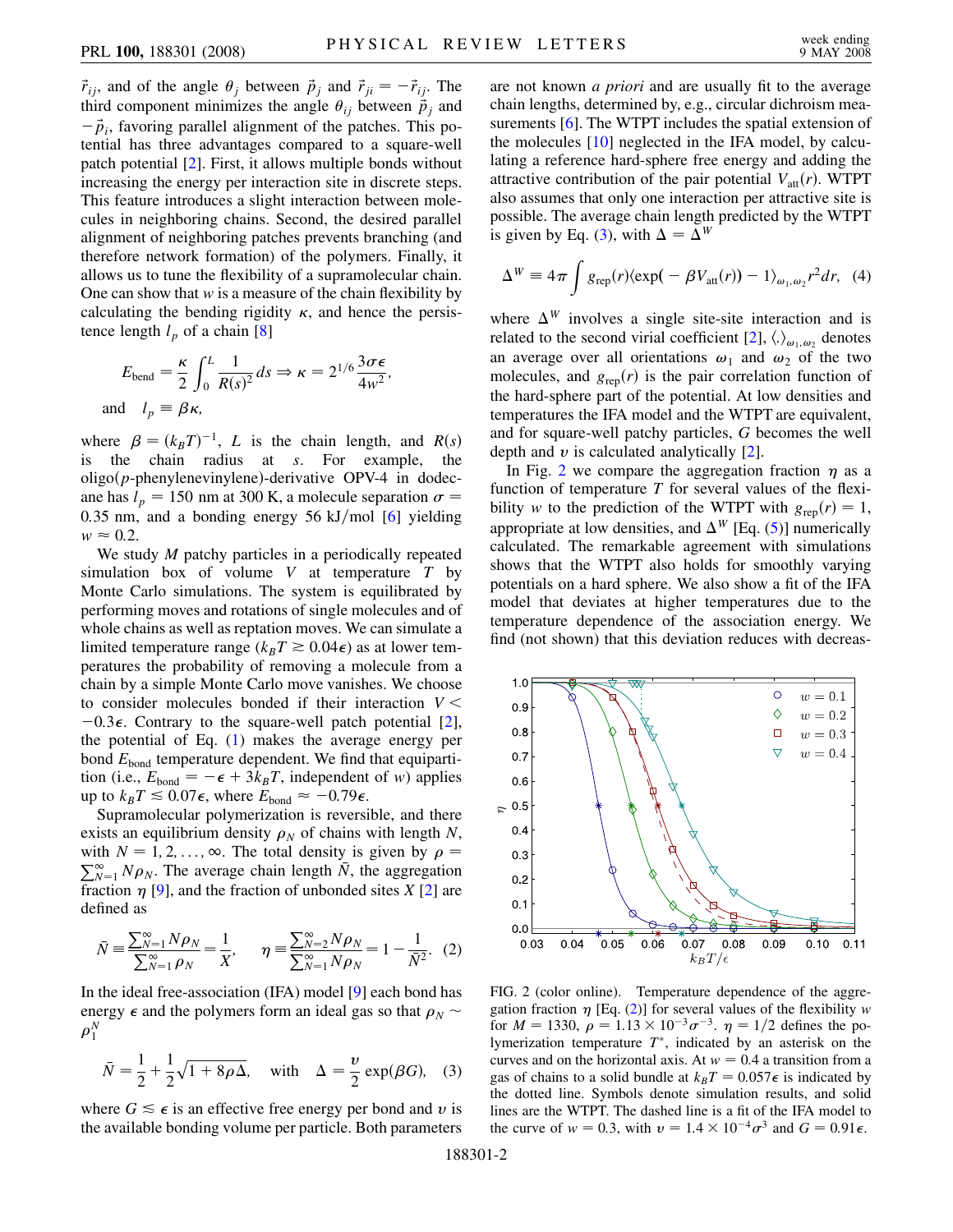ing *w* and is negligible for  $w < 0.1$ . The polymerization temperature  $T^*$  is defined as the temperature where half of the molecules has aggregated, i.e., where  $\eta(T^*) = \frac{1}{2}$ .  $T^*$ increases with *w* due to an increase in available bonding volume *v*, or, equivalently, because a transition from an unbound to a bound state costs less entropy for a more flexible chain. For  $w = 0.4$  and  $k_B T < 0.058\epsilon$  a sudden jump to  $\eta \approx 1$  occurs. The chains have bundled, with a concomitant increase of the average chain length and a strong depletion of the gas density. Such a sudden increase of  $\eta$ , not accounted for by polymerization theory, has recently been observed for the OPV-4 molecule [\[6](#page-4-7)].

By analyzing the radial distribution function and visual inspection, we find the bundles to have an approximate fcc structure with the bundle long axis along the 110. The crystal is not exactly fcc because it is slightly elongated along the bundle axis and contains defects. We also observe that the bundle diameter increases with density, which makes it unlikely that this patchy-particle model describes bundles of fixed finite thickness. However, we observe that thick bundles with a perfect crystal structure evolve towards prolate ellipsoids, with a much smaller aspect ratio than found growing from a polymer gas in our simulations. We believe that the long bundles we observe correspond to metastable structures resulting from kinetic growth pathways that prefer formation of long bundles, since sideways growth is only possible by a surface nucleation event or the association of polymer chains. The latter are increasingly rare, primarily due to the finite number of particles in the simulation box. The equilibrium crystal shape might be reached faster, e.g., by simulating in the grand canonical ensemble and/or by using smart Monte Carlo moves. However, the observed metastable structures might become the true equilibrium structure in the presence of chirality or larger strain in the model, as proposed in Ref. [\[11\]](#page-4-10).

Now we examine the bundling transition in more detail. Figures  $3(a)$  and  $3(b)$  show the dramatic difference between a bundled and a polymer gas configuration, while the temperatures differ by only  $k_B \Delta T = 0.01\epsilon$ . In the bundle the individual chains remain identifiable, with no connections between chains. Visual inspection of the process of bundling shows that when three chains come together, they remain bonded and suddenly grow in length, suggesting a nucleation mechanism. In Fig.  $3(c)$ , the bundling transition is visible as a sharp jump of the average chain length  $\bar{N}(T)$ . The dashed line represents systems heated up from a bundled configuration at  $k_B T = 0.057 \epsilon$ . This hysteresis, together with the nucleation mechanism, is evidence for a first-order phase transition. We identify the bundling temperature  $T_b$  at the high end of the hysteresis loop, at  $k_B T_b \approx 0.065\epsilon$ . In the inset of Fig. [3\(c\)](#page-3-1) we show  $\bar{N}(T)$  for several values of *w*. Although a stiffer chain loses less entropy upon bundling than a flexible one,  $T_b$  increases with flexibility  $w$ , similar to  $T^*$ . The transition is thus not driven by entropy, but by the interaction energy of neigh-



<span id="page-3-1"></span>FIG. 3 (color online). Top: Representative configuration for  $w = 0.4$  at two very close temperatures. *M*,  $\rho$  as in Fig. [2.](#page-2-1) (a)  $k_B T = 0.057\epsilon$ , where a solid bundle has nucleated. (b)  $k_B T = 0.058\epsilon$ , where the system is still a polymer gas. (c) Average chain length  $\bar{N}(T)$  for  $w = 0.4$ . The solid line shows the jump of  $\overline{N}$  for  $k_BT \approx 0.057\epsilon$  on cooling. The dashed line shows the hysteresis while raising *T* from an equilibrated system initially at  $k_BT = 0.057\epsilon$ . Inset: Same curve for several values of *w*. No hysteresis loop is shown. Notice that the bundling temperature increases with *w*.

boring chains [Eq. ([1](#page-1-1))] that, at large  $\theta$ , increases with *w*. Assuming the patches in neighboring chains to be perfectly aligned, the smallest angle  $\theta_i$  between molecules in neighboring chains is  $\theta_i \sim \arctan(2^{-1/6}) \approx 0.73$  rad or 42°. For  $w \le 0.15$  this lateral interaction is negligible  $(\theta_i/2w \approx$ 2*:*4). Increasing *w* also increases the available lateral bonding volume, decreasing the entropy loss upon bundling.

We interpret the bundling as a sublimation transition, from a polymer gas to a solid bundle. To derive an approximate equation of state, we equate the chemical potential  $\mu_{sol}$  of a bundle to that of a polymer gas  $\mu^p$ . By using the IFA model, we can derive

<span id="page-3-0"></span>
$$
\mu^{p} = \frac{\partial F}{\partial M} = \mu^{m} - \frac{2}{\beta} \ln \bar{N}, \quad \text{with} \quad \mu^{m} = \frac{1}{\beta} \ln \left[ \frac{v\rho}{Z_{1}} \right],
$$
\n(5)

where  $\mu^m$  is the chemical potential of an ideal gas of monomers with internal partition function  $Z_1$ , and where  $\overline{N}$  is given either by the IFA model [Eq. ([3](#page-2-0))] or by the WTPT [Eqs. ([3](#page-2-0)) and [\(4](#page-2-3))]. For our rigid molecules,  $Z_1 = 1$ .